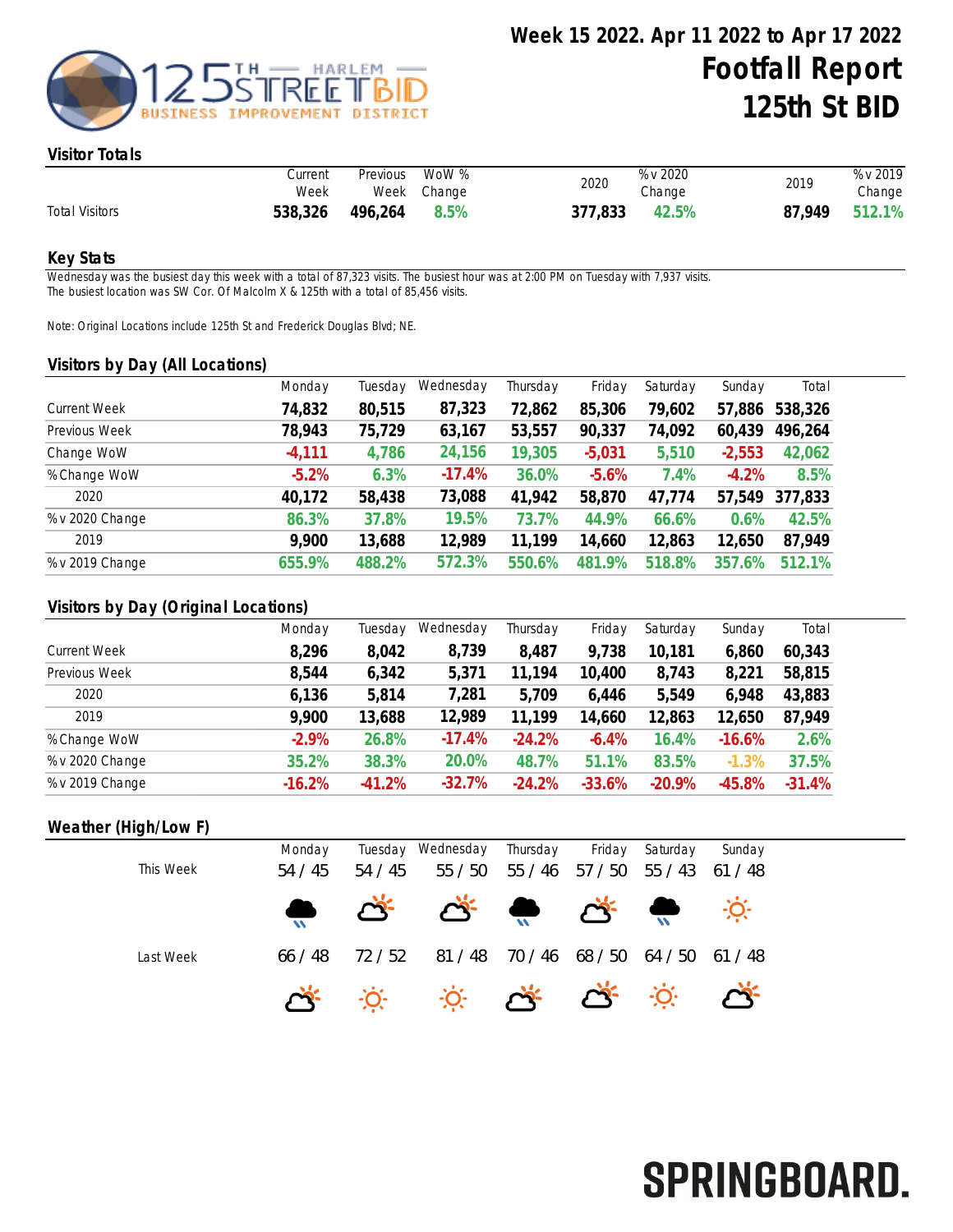

#### Visitors by Day (All Locations)

## % Share of Visitors by Day



Monday Tuesday Wednesday Thursday Friday Saturday Sunday **This Week THE Last Week -- WoW % Change** 

> Afternoon 2:00PM - 4:59PM Early Evening 5:00PM - 7:59PM Evening 8:00PM - 11:59PM

-30.0% -20.0% -10.0% 0.0% 10.0% 20.0% 30.0% 40.0%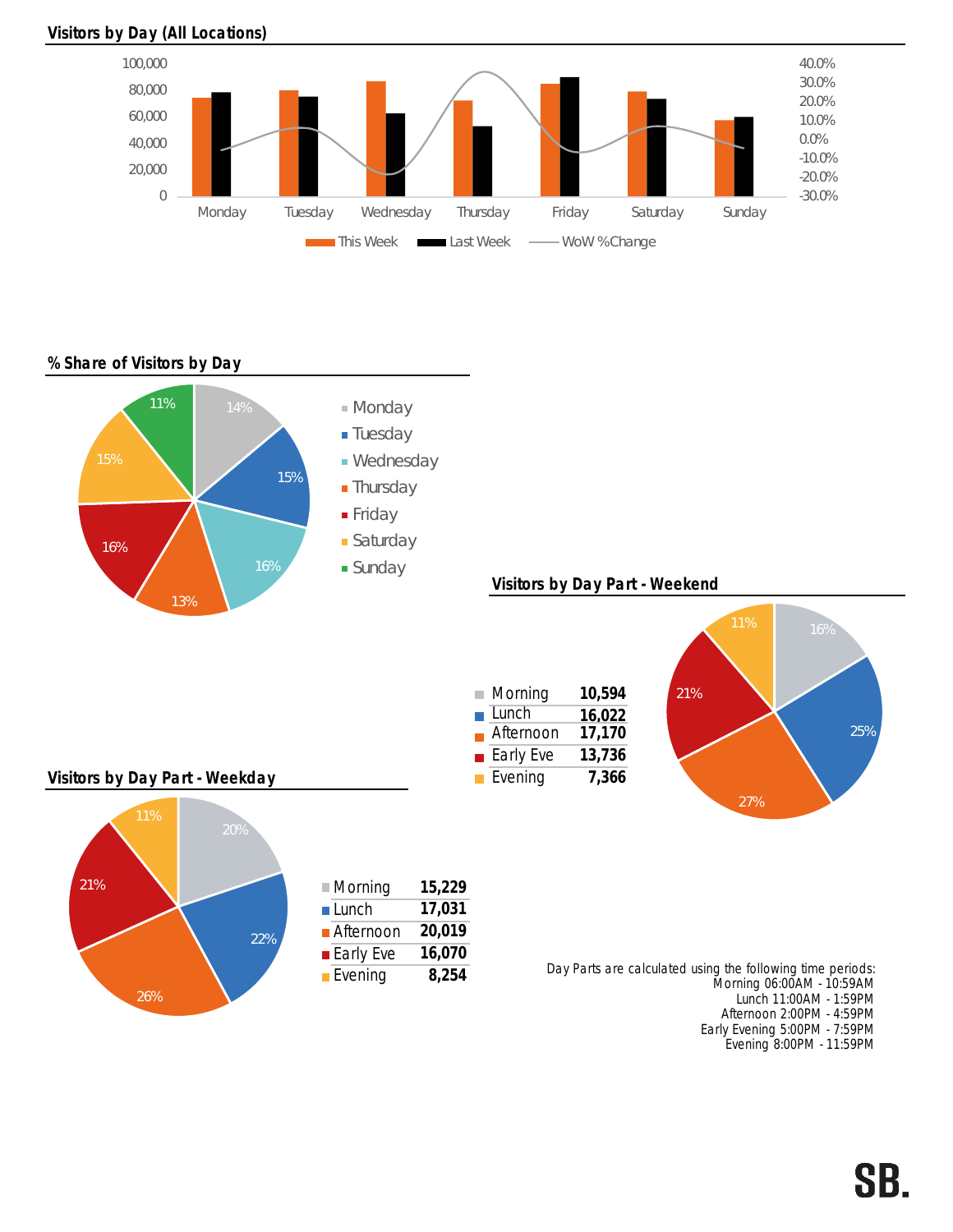

Visitors by Hour



|       | Monday |       | Tuesday Wednesday | Thursday | Friday | Saturday | Sunday |
|-------|--------|-------|-------------------|----------|--------|----------|--------|
| 6:00  | 958    | 1,326 | 1,263             | 1,118    | 1,073  | 959      | 401    |
| 7:00  | 2,010  | 2,718 | 3,135             | 2,438    | 1,774  | 1,569    | 669    |
| 8:00  | 3,544  | 3,257 | 3,693             | 3,212    | 3,628  | 1,928    | 1,561  |
| 9:00  | 4,317  | 3,376 | 3,978             | 3,152    | 5,030  | 2,869    | 3,011  |
| 10:00 | 4,128  | 3,509 | 4,841             | 3,522    | 5,143  | 4,464    | 3,756  |
| 11:00 | 4,772  | 4,743 | 5,591             | 4,050    | 5,574  | 5,225    | 4,251  |
| 12:00 | 5,367  | 5,881 | 6,234             | 5,162    | 6,627  | 6,123    | 4,952  |
| 13:00 | 5,712  | 6,018 | 6,790             | 6,181    | 6,451  | 6,468    | 5,024  |
| 14:00 | 5,227  | 5,522 | 6,178             | 5,855    | 6,113  | 6,530    | 4,754  |
| 15:00 | 6,882  | 7,937 | 7,665             | 6,528    | 6,932  | 7,023    | 4,880  |
| 16:00 | 6,789  | 7,228 | 7,498             | 6,487    | 7,256  | 6,615    | 4,537  |
| 17:00 | 5,809  | 6,765 | 6,921             | 5,900    | 6,542  | 6,263    | 4,163  |
| 18:00 | 5,050  | 5,669 | 6,381             | 4,684    | 5,595  | 6,033    | 3,712  |
| 19:00 | 3,917  | 4,440 | 4,919             | 3,364    | 4,394  | 4,587    | 2,714  |
| 20:00 | 3,191  | 3,316 | 3,329             | 2,614    | 3,408  | 3,311    | 2,061  |
| 21:00 | 1,780  | 2,173 | 2,221             | 1,964    | 2,402  | 1,994    | 1,605  |
| 22:00 | 1,356  | 1,699 | 1,646             | 1,549    | 2,047  | 1,798    | 1,462  |
| 23:00 | 1,020  | 1,368 | 1,150             | 1,274    | 1,765  | 1,209    | 1,292  |